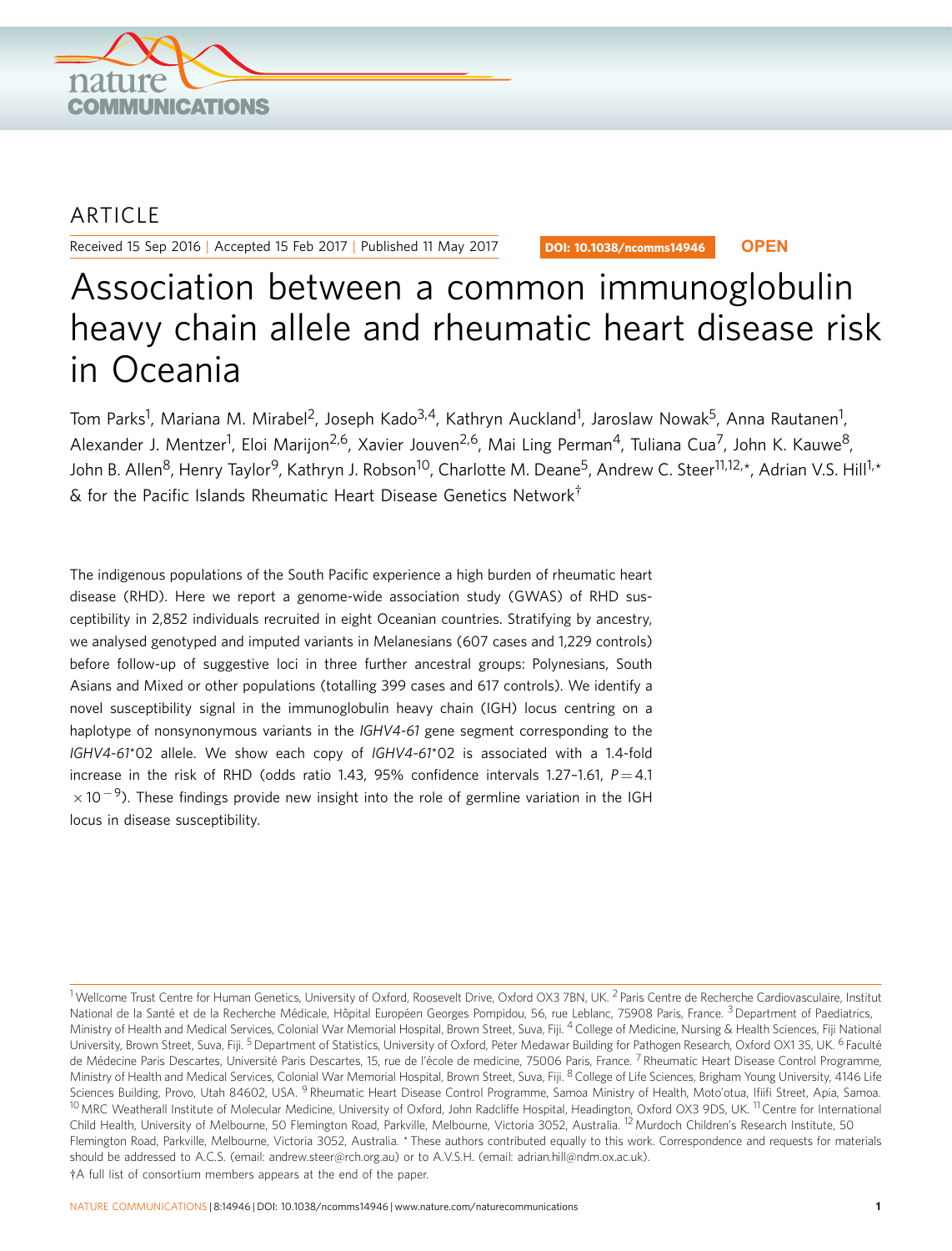Frequence of an aberrant immune response to *Streptococcus pyogenes*<br>(also termed group A streptococcus (GAS)), a process<br>that leads to scarring and dysfunction of heart values. Previously of an aberrant immune response to Streptococcus pyogenes that leads to scarring and dysfunction of heart valves. Previously, a major public health concern in Europe and the United States, the disease remains a prominent cause of death, heart failure and stroke among young and middle-aged adults in developing countries<sup>[1](#page-7-0)</sup>. Although reliable data remain scarce, it is likely the disease affects at least 16 million individuals worldwide, causing an estimated 300,000 premature deaths each year<sup>[2](#page-7-0)</sup>; however, relative to its global impact, RHD has been largely neglected by researchers and funders alike<sup>[3](#page-7-0)</sup>. Consequently, there has been limited progress towards understanding pathogenesis that has hampered efforts in disease control and development of novel therapies and an effective vaccine<sup>[4](#page-7-0)</sup>.

Host genetic susceptibility is one compelling feature of the disease that awaits rigorous investigation. For over a century, clinicians have noted the strong familial propensity of acute rheumatic fever  $(ARF)^5$  $(ARF)^5$ , and it was recently estimated on the basis of twin studies dating back to the 1930s that monozygotic twins have sixfold greater concordance than dizygotic twins<sup>6</sup>. Moreover, even in highly endemic settings where childhood GAS infections are ubiquitous, only a minority of the population develop ARF or RHD during their lifetime (up to 5–6%), and this may indicate that the disease develops only in those who are genetically predisposed<sup>7</sup>. Despite this, efforts to delineate host genetic susceptibility have so far been limited to a number of small candidate gene studies—many focused on the HLA locus the results of which have been inconsistent and largely inconclusive<sup>8</sup>.

Here we report a genome-wide association study (GWAS) of RHD susceptibility in the endemic settings of Oceania, where the disease remains a leading cause of premature death and disability<sup>9</sup>. We identify a novel susceptibility signal in the immunoglobulin heavy chain (IGH) locus centring on a haplotype of nonsynonymous variants in the IGHV4-61 gene segment corresponding to the IGHV4-61\*02 allele. Set in populations hitherto largely overlooked by genetics research, to the best of our knowledge, our study is the first GWAS of RHD, providing much needed insight into the pathogenesis of this devastating disease. Additionally, as the only study from the GWAS era that we are aware of linking germline coding variants in the IGH locus to disease susceptibility, our study suggests further consideration should be given to the role of IGH polymorphism in autoimmune disease.

### Results

Genome-wide association analysis. Our study was undertaken using a collection of 3,412 DNA samples from individuals recruited in eight Oceanian countries established by the Pacific Islands RHD Genetics Network ([Fig. 1a\)](#page-2-0). For this analysis we successfully genotyped 3,234 individuals at 239,990 variants using the Illumina HumanCore platform (Supplementary Fig. 1b,c). To supplement the genotype data, we imputed genotypes of variants falling between those assayed directly. However, owing to the absence of Oceanian populations from current reference panels, we undertook low-coverage whole-genome sequencing of 64 Melanesian individuals recruited in New Caledonia (Supplementary Fig. 2a–c). As suggested previously<sup>10</sup>, we phased  $9,489,051$ variants identified through sequencing (13.0% of which were novel) onto a haplotype scaffold of 622,740 variants, ascertained by genotyping the same individuals and a further 64 individuals recruited in Fiji using the Illumina HumanOmniExpressExome platform, a higher density array. We then performed genomewide imputation using the phased Oceanian sequenced data

(128 haplotypes) integrated with the phase 3 release from the 1000 Genomes Consortium (5,008 haplotypes). Testing the utility of the integrated panel, we found the mean sample concordance, a standard measure of imputation accuracy, improved by 4–5% in individuals of Oceanian ancestry as compared with imputation using the 1000 Genomes reference panel alone (Supplementary Fig. 2d).

The samples available to us were of diverse genetic ancestry reflecting not only their varied provenance but also underlying structure and admixture [\(Fig. 1](#page-2-0)). We chose first to focus on identifying susceptibility variants with consistent direction and magnitude of effects across the data set, not least because such trans-ancestral analysis can help fine-map causal variation $11$ . We therefore used principal components analysis to assign individuals to one of four ancestral strata: Melanesian; Polynesian; Fijian Indian, that is, South Asian; Mixed or other (Supplementary Fig. 3a–d). Then, after pruning first- and seconddegree relatedness, we performed case–control association tests within each strata, using linear mixed models (LMM) to minimize residual confounding due to residual structure (Supplementary Fig. 3e) and more distant relatedness (Supplementary Fig. 4b). Having performed a discovery analysis by LMM in the Melanesian strata ( $\lambda = 1.06$ ; Supplementary Fig. 5a), we combined the resulting association statistics with those from LMM analyses from the remaining three strata  $(\lambda = 1.00-1.02;$  Supplementary Fig. 5b–d) using fixed effects (FE) inverse variance-weighted meta-analysis  $(\lambda = 1.05;$ variance-weighted Supplementary Fig. 5e) that is widely considered the first choice meta-analysis strategy for variant discovery<sup>[12](#page-7-0)</sup>.

Of the 24 independent signals at suggestive significance in the discovery analysis (Supplementary Fig. 6), only a signal located in the IGH locus on chromosome 14 showed evidence of replication ([Fig. 2\)](#page-3-0). Comprising 102 variants at genome-wide significance, of which two had been directly genotyped, the signal peaked at a single nucleotide polymorphism (SNP) located 6 kb upstream from the IGHV4-61 gene segment (rs11846409, FE meta-analysis,  $P = 3.6 \times 10^{-9}$ ; Supplementary Fig. 7a). This variant was imputed with certainty 97.5% (information (info.) metric 0.953) and was significantly associated with susceptibility in all four ancestral strata (LMM,  $P = 1.7 \times 10^{-5}$  to  $P = 0.037$ ). To fine-map this signal, we performed Bayesian trans-ancestral meta-analysis using genetic distance between the populations as a prior (Supplementary Fig. 7b) $^{11}$  $^{11}$  $^{11}$  and, as previously described, defined a set of 183 credible variants that was 99% likely to include the causal variant ([Fig. 3a](#page-3-0)) $13$ . Six of this set were annotated as coding of which five were located in the second exon of IGHV4-61 (Supplementary Fig. 7c), all part of the previously defined IGHV4-61\*02 allele<sup>14</sup>.

Confirmation by Sanger sequencing. To resolve the signal further, we undertook chain-termination ('Sanger') sequencing of a 473 base-pair segment of the second exon of IGHV4-61 in a subset of the samples (Supplementary Fig. 8). Among the 339 sequenced individuals included in the association analyses we identified three common haplotypes (Supplementary Fig. 9), two known, matching the IGHV4-61\*01 and IGHV4-61\*02 alleles, as previously defined, and one novel, comprising a six base in-frame deletion and a nonsynonymous variant that converts the amino acid sequence of IGHV4-61 to that of IGHV4-59, provisionally designated IGHV4-61\*09 (Supplementary Fig. 10). Although the complexity of the IGH locus makes it difficult to be certain, it seems most likely that this novel allele has been amplified from the IGHV4-61 locus rather than the IGHV4-59 locus because the sequence surrounding IGHV4-61\*09 matched the former better than the latter (Supplementary Note 1, Supplementary Fig. 11).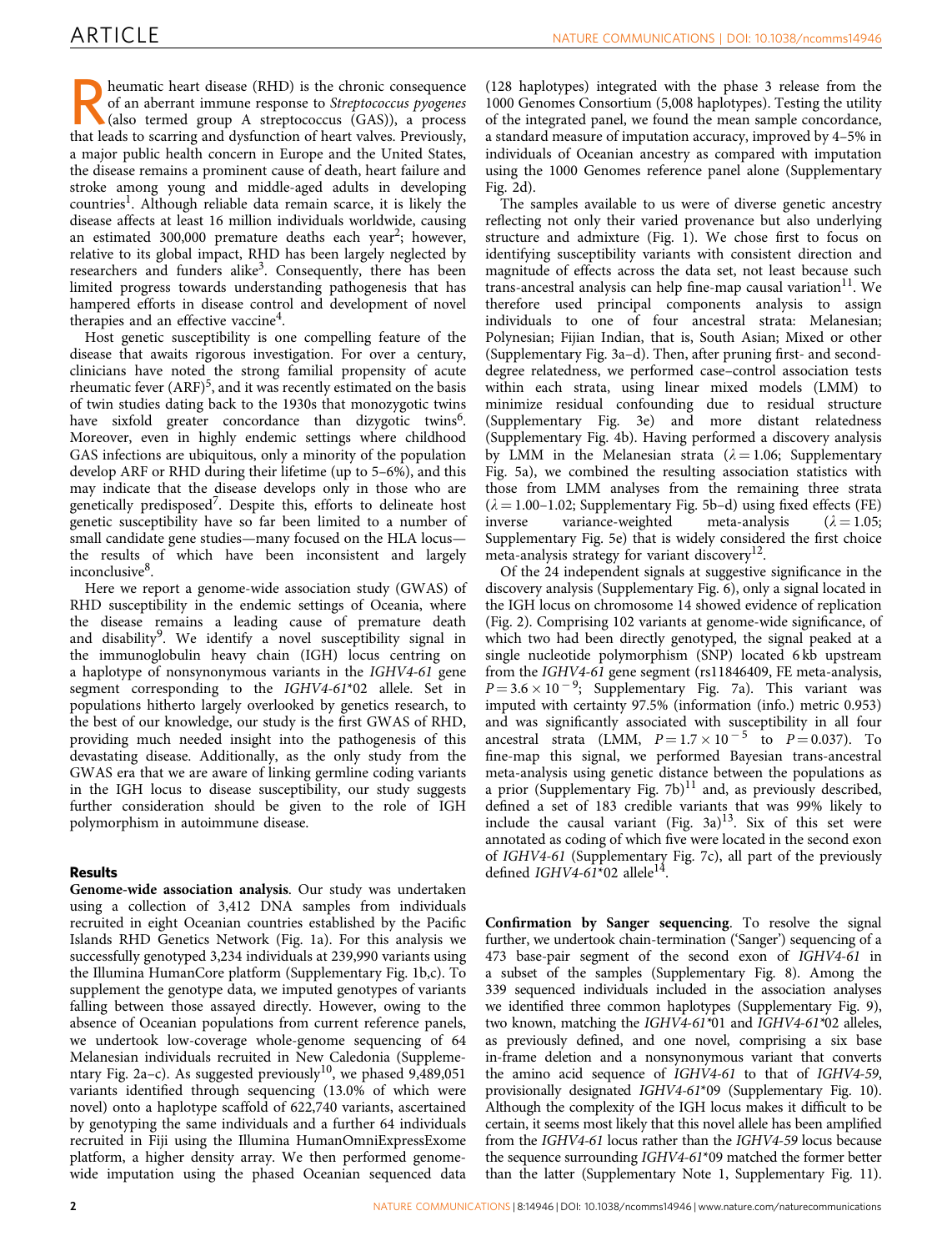<span id="page-2-0"></span>

Figure 1 | Oceanian study population. (a) Approximate location where genotyped cases (red) and controls (black) were sampled. (b) Projection of the samples on to the first and second (left) and first and third (right) principal components (PCs) of genetic variation coloured by self-reported ancestry (MEL, Melanesians; POL, Polynesian; IND, Fijian Indian; MIX, Mixed and other) with cases indicated by empty squares and controls by empty diamonds. Selected samples from the Human Genome Diversity Project Panel (NGH, Papuan; EAS, South East Asian; EUR, European; CSA, Central South Asian) are superimposed for comparison and indicated by filled circles. (c) Estimates of admixture proportions from four source populations grouped by self-reported ancestry, with selected samples of Papuan and European ancestry shown at the far left and right, respectively, for comparison.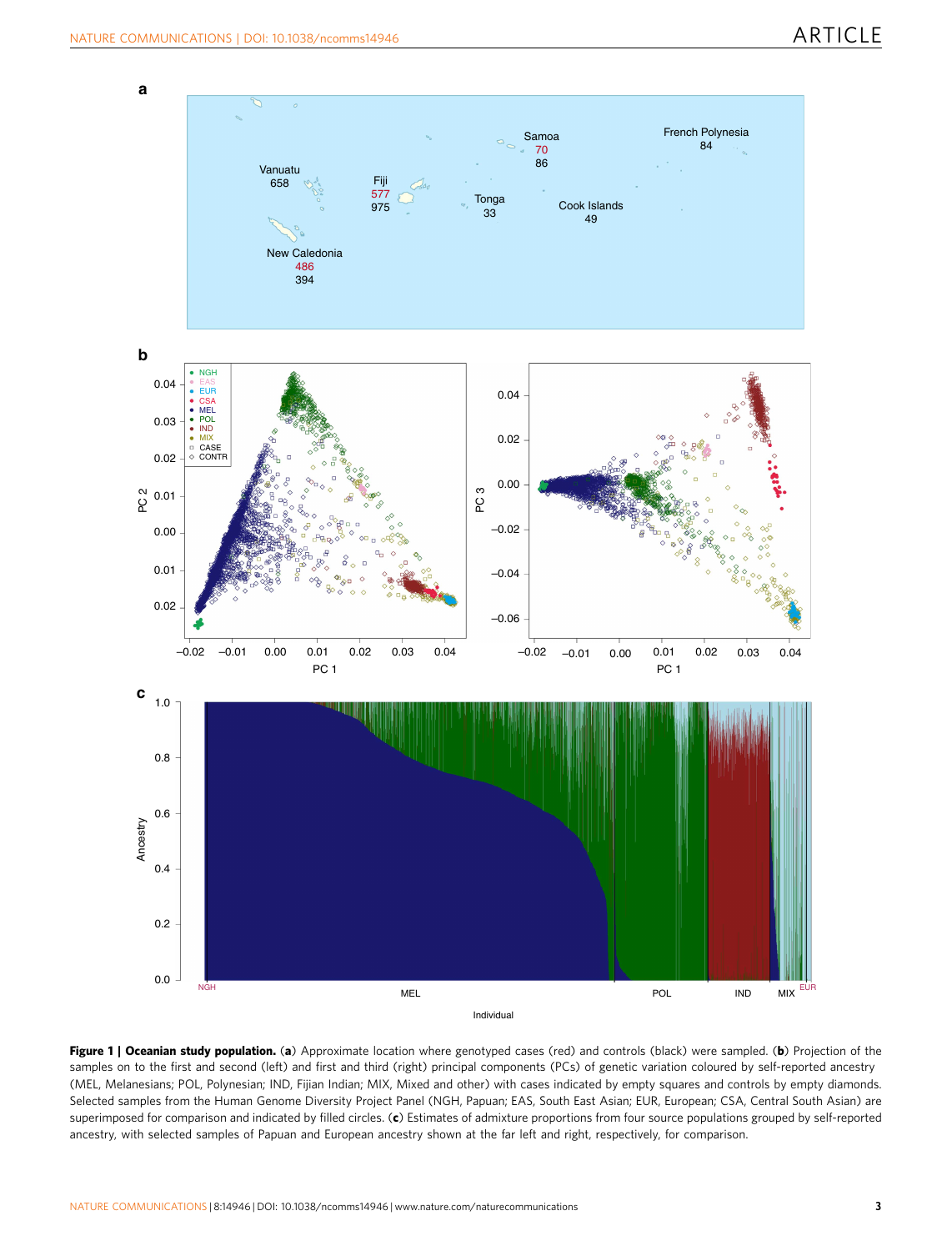<span id="page-3-0"></span>

Figure 2 | Genome-wide meta-analysis for RHD susceptibility. For each variant, the negative common logarithm of the P value from an inverse-variance weighted fixed-effects meta-analysis is plotted against genomic position. The blue horizontal line indicates suggestive significance (FE meta-analysis,  $P\!=\!10^{-5}$ ) and the red horizontal line indicates genome-wide significance (FE meta-analysis,  $P\!=\!5\!\times\!10^{-8}$ ).



Figure 3 | Association of the IGHV4-61 locus with RHD susceptibility. (a) For each variant in the 99% credible set, the common logarithm of the Bayes' factor is plotted against genomic position. Variants are coloured by linkage disequilibrium with the most associated variant averaged across the entire data set (estimated r<sup>2</sup>: dark blue, 0-0.2; light blue, 0.2-0.4; green, 0.4-0.6; yellow, 0.6-0.8; red, 0.8-1.0). A vertical blue line indicates the position of the four nonsynonymous variants in IGHV4-61 and locations of expressed IGH gene segments are indicated by blue rectangles below the x axis. (b) Forest plot for the IGHV4-61\*02 allele under an additive genetic model with association statistics from LMM analysis in each strata combined by FE meta-analysis. Individual and combined odds ratio estimates with confidence intervals are shown on a logarithmic scale. (c) Structural model of an antibody that includes the IGHV4-61 heavy variable domain (Protein Databank 4FQQ) showing both heavy (blue) and light (white) chains with both the first (CDR-H1, green) and second (CDR-H2, violet) heavy chain complementarity determining loops and the heavy chain interface framework loop (HIFL, red) highlighted. The positions that distinguish IGHV4-61\*01 from IGHV4-61\*02 are shown as spheres labelled with the amino acids found in IGHV4-61\*01.

When locally imputed into the wider data set, the IGHV4-61\*02 allele was predicted far more accurately (certainty 97.0%, info. metric 0.935) than its component SNPs had been by genome-wide imputation (certainty 51.4–71.7%, info. metric 0.797–0.877). Using the locally imputed data, we found each copy of IGHV4-61\*02, which had minor allele frequency 24.9%, was associated with a 1.4 fold increased risk of disease (odds ratio 1.43, 95% confidence intervals 1.27–1.61, FE meta-analysis,  $P = 4.1 \times 10^{-9}$ ; [Table 1](#page-4-0)). This IGHV4-61\*02 signal was very marginally weaker than that for the lead SNP from the genome-wide analysis (rs11846409, FE meta-analysis,  $P = 3.6 \times 10^{-9}$ ), most likely reflecting residual uncertainty surrounding the imputed IGHV4-61\*02 genotypes; however, in an analysis limited to the 339 sequenced individuals included in the association analyses, the signal for IGHV4-61\*02 (LMM,  $P = 0.041$ ) was stronger than that for rs11846409 (LMM,  $P = 0.062$ ). Across the data set, the IGHV4-61\*02 signal showed strikingly little heterogeneity between the ancestral strata (Cochran's Q test,  $P = 0.55$ ; Fig. 3b) and a broadly additive relationship between disease and genotype in each (Supplementary

Fig. 12a–d). Moreover, conditioned on IGHV4-61\*02, we found neither the aforementioned novel deletion haplotype (IGHV4- 61\*09, FE meta-analysis,  $P = 0.50$  nor other variants in the IGHV4-61 locus ( $\pm$  250 kb, FE meta-analysis, minimum  $P = 0.045$ ) remained associated with disease. Furthermore, the association between IGHV4-61\*02 and disease remained statistically significant across a variety of populations and subpopulations tested as sensitivity analyses [\(Table 1\)](#page-4-0) including analyses limited to four subsets of case–control pairs matched by ancestry (FE meta-analysis  $P = 4.1 \times 10^{-8}$ ; Supplementary Fig. 13a) and the three countries in which independent case–control studies had been undertaken (FE meta-analysis,  $P = 8.6 \times 10^{-9}$ ; Supplementary Fig. 13b). Finally, in a supplemental analysis involving children recruited in Samoa with mild nondiagnostic valve abnormalities, borderline RHD or definite RHD, the latter two based on criteria published by the World Heart Federation<sup>15</sup>, each compared with the Samoan controls used in the main analysis, we found the effect of IGHV4-61\*02 strongly correlated with diagnostic certainty, there being nil, marginal and significant effect, respectively (Supplementary Fig. 13c).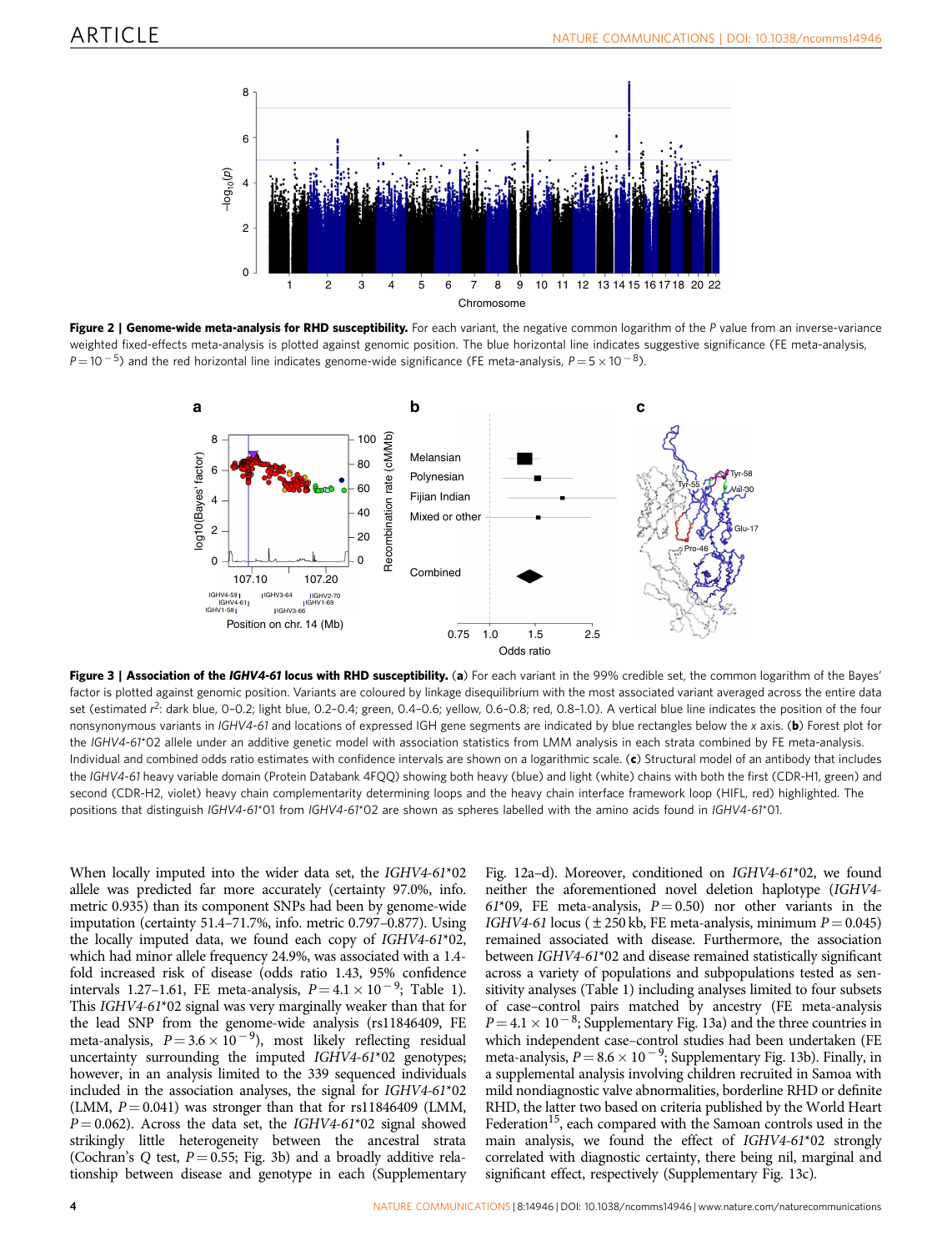| <b>Grouping</b> | <b>Population</b> | Subpopn | Subgroup | N   | Cases Controls<br>N | Effective<br>N | Cases | Minor allele freq.<br><b>Controls</b> | Method     | λ    | OR (95% CI)         | P value                                          |
|-----------------|-------------------|---------|----------|-----|---------------------|----------------|-------|---------------------------------------|------------|------|---------------------|--------------------------------------------------|
| Ancestry        | Melanesian        | All     | All      | 607 | 1229                | 1625           | 0.31  | 0.26                                  | <b>LMM</b> | 1.06 | $1.37(1.19-1.57)$   | $\textbf{1.2}\times \textbf{10}^{-\,\textbf{5}}$ |
|                 |                   | iTaukei | All      | 307 | 553                 | 790            | 0.32  | 0.24                                  | <b>LMM</b> | 1.02 | 1.34 (1.07-1.67)    | 0.011                                            |
|                 |                   |         | Matched  | 296 | 296                 | 592            | 0.32  | 0.25                                  | <b>LMM</b> | 1.01 | 1.49 (1.15-1.94)    | 0.003                                            |
|                 |                   |         |          |     |                     |                |       |                                       | <b>LR</b>  | 1.01 | 1.51 (1.15-1.98)    | 0.0024                                           |
|                 |                   | Kanak   | All      | 280 | 154                 | 397            | 0.31  | 0.22                                  | <b>LMM</b> | 1.03 | 1.80 (1.30-2.49)    | 0.00039                                          |
|                 |                   |         | Matched  | 153 | 153                 | 306            | 0.29  | 0.19                                  | <b>LMM</b> | 1.09 | 1.77 (1.22-2.58)    | 0.0028                                           |
|                 |                   |         |          |     |                     |                |       |                                       | <b>LR</b>  | 1.07 | 1.80 (1.21-2.69)    | 0.0028                                           |
|                 | Polynesian        | All     | All      | 160 | 233                 | 379            | 0.27  | 0.21                                  | <b>LMM</b> | 1.02 | $1.53(1.12 - 2.10)$ | 0.0072                                           |
|                 |                   | Samoan  | All      | 61  | 74                  | 134            | 0.32  | 0.18                                  | LMM        | 0.99 | 2.07 (1.23-3.50)    | 0.0062                                           |
|                 |                   |         | Matched  | 55  | 55                  | 110            | 0.35  | 0.18                                  | LMM        | 0.99 | 2.16 (1.25-3.75)    | 0.0061                                           |
|                 |                   |         |          |     |                     |                |       |                                       | <b>LR</b>  | 1.04 | 2.24 (1.21-4.15)    | 0.0066                                           |
|                 | Fijian Indian     | All     | All      | 168 | 151                 | 318            | 0.18  | 0.12                                  | <b>LMM</b> | 1    | 1.91 (1.18-3.10)    | 0.0082                                           |
|                 |                   | All     | Matched  | 142 | 142                 | 284            | 0.18  | 0.11                                  | <b>LMM</b> |      | 1.99 (1.18-3.36)    | 0.0096                                           |
|                 |                   |         |          |     |                     |                |       |                                       | <b>LR</b>  | 1.00 | 2.02 (1.18-3.49)    | 0.0092                                           |
|                 | Mixed and other   | All     | All      | 71  | 236                 | 218            | 0.26  | 0.17                                  | <b>LMM</b> | 1.02 | 1.54 (0.97-2.46)    | 0.069                                            |
| Country         | Fiji Islands      | All     | All      | 532 | 751                 | 1245           | 0.27  | 0.22                                  | <b>LMM</b> | 1.02 | $1.39(1.16-1.67)$   | 0.00043                                          |
|                 | New Caledonia     | All     | All      | 422 | 362                 | 779            | 0.28  | 0.18                                  | <b>LMM</b> | 1.02 | 1.57 (1.25-1.97)    | $8.6 \times 10^{-5}$                             |
|                 | Samoa             | All     | All      | 61  | 75                  | 135            | 0.32  | 0.18                                  | LMM        | 0.99 | 2.10 (1.25-3.54)    | 0.0054                                           |

<span id="page-4-0"></span>Table 1 | Association of the IGHV4-61\*02 allele with RHD susceptibility by ancestry and country.

CI, confidence interval; effective, effective sample size; freq., frequency; LMM, linear mixed model; LR, logistic regression; OR, odds ratio; RHD, rheumatic heart disease; Subpopn, subpopulation. Lines highlighted in bold refer to the initial discovery and replication analyses, while other lines refer to subsequent sensitivity analyses. The genomic control factor (A) was calculated from a genomewide analysis using the analytical method indicated.

Structural consequences. We next investigated the structural consequences of IGHV4-61\*02. Of the five nonsynonymous variants associated with the allele [\(Fig. 3c](#page-3-0)), only the proline to alanine at the IMGT (International Immunogenetics Information System) residue 46 is predicted to have a damaging effect on protein structure using the Polyphen-2 score (Supplementary Fig.  $7c$ )<sup>16</sup>. Residue 46 is a component of the heavy chain interface framework loop [\(Fig. 3c](#page-3-0)) that has an important role in determining the orientation of the heavy chain variable domain relative to light chain variable domain<sup>17</sup>, itself a key influence on the binding properties of the immunoglobulin molecule<sup>[17,18](#page-7-0)</sup>. In comparison, there is limited evidence that the other four amino acid changes associated with IGHV4-61\*02 impact on structure or function. Changes to the tyrosine residues at 55 and 58 fall adjacent to and within the second heavy chain complementarity determining region (CDR-H2) respectively, yet do not appear to alter the structure as they do not change the canonical class of the loop<sup>19,20</sup>. These residues may, however, affect binding without changing structure, particularly because tyrosine residues have high propensity to be in contact with antigen<sup>[21](#page-7-0)</sup> and these positions often take part in binding<sup>22</sup>. The change from valine to isoleucine at residue 30 falls within the first heavy chain complementary determining region (CDR-H1), a position known to divide the first CDR into two loops<sup>23</sup>, but there are insufficient structural data to establish the consequences of this change. Finally, the change from glutamic acid to glutamine at residue 17 is the least likely to affect structure because of the similar chemical properties of these amino acids and the fact that residue 17 lies on the surface of the protein, away from the binding site or the variable-heavy to variable-light domain interface.

### Discussion

In the first GWAS of RHD published to date, we identified a novel susceptibility signal in the IGH locus. While the relevance of these results outside Oceania remains to be assessed, the consistency of the signal across distinct ancestral groups and various sensitivity analyses and its correlation with diagnostic certainty adds weight to our findings.

Despite the fundamental role played by antibodies in adaptive immunity, germline variation in immunoglobulin genes has seldom been robustly connected to disease susceptibility<sup>24</sup>. Human immunoglobulin molecules are composed of heavy and light chains made up of constant and variable domains. During B-lymphocyte maturation, the heavy and light chain variable domains are generated through a process of recombination, junctional diversification and somatic hypermutation of the underlying gene segments<sup>25</sup>. The IGH locus is complex consisting of an estimated 123–129 variable (38–46 annotated as functional), 27 diversity (23 functional) and 9 joining (6 functional) gene segments<sup>[26,27](#page-7-0)</sup>. Extensive structural variation and numerous short genetic variations introduce considerable diversity with a different number of functional variable gene segments present on each haplotype<sup>24</sup>. There is also substantial population stratification and it is highly likely that yet more variability will emerge as further complete haplotypes from diverse global populations are sequenced<sup>26</sup>. As in the HLA locus, the germline variation in the gene segments has been ordered into alleles, with two or more alleles defined for most of the heavy chain variable gene segments<sup>14</sup>. Crucially, although examples are scarce, this germline variation is thought to be an important determinant of antibody function as well as influencing the naive expressed repertoire<sup>24</sup> and consequently such variation has long been predicted to influence susceptibility to infectious and autoimmune disease<sup>24</sup>.

In the candidate gene era, germline variation in variable gene segments was linked to susceptibility to a number of autoimmune diseases including multiple sclerosis, rheumatoid arthritis and systemic lupus erythematous, although the limited reproducibility of these results cast doubt on the validity of these associations<sup>24</sup>. Surprisingly, in the GWAS era, only two disease-focused studies— investigating Alzheimer's disease<sup>[28](#page-7-0)</sup> and Kawasaki disease[29](#page-7-0)—have reported findings at the IGH locus; however,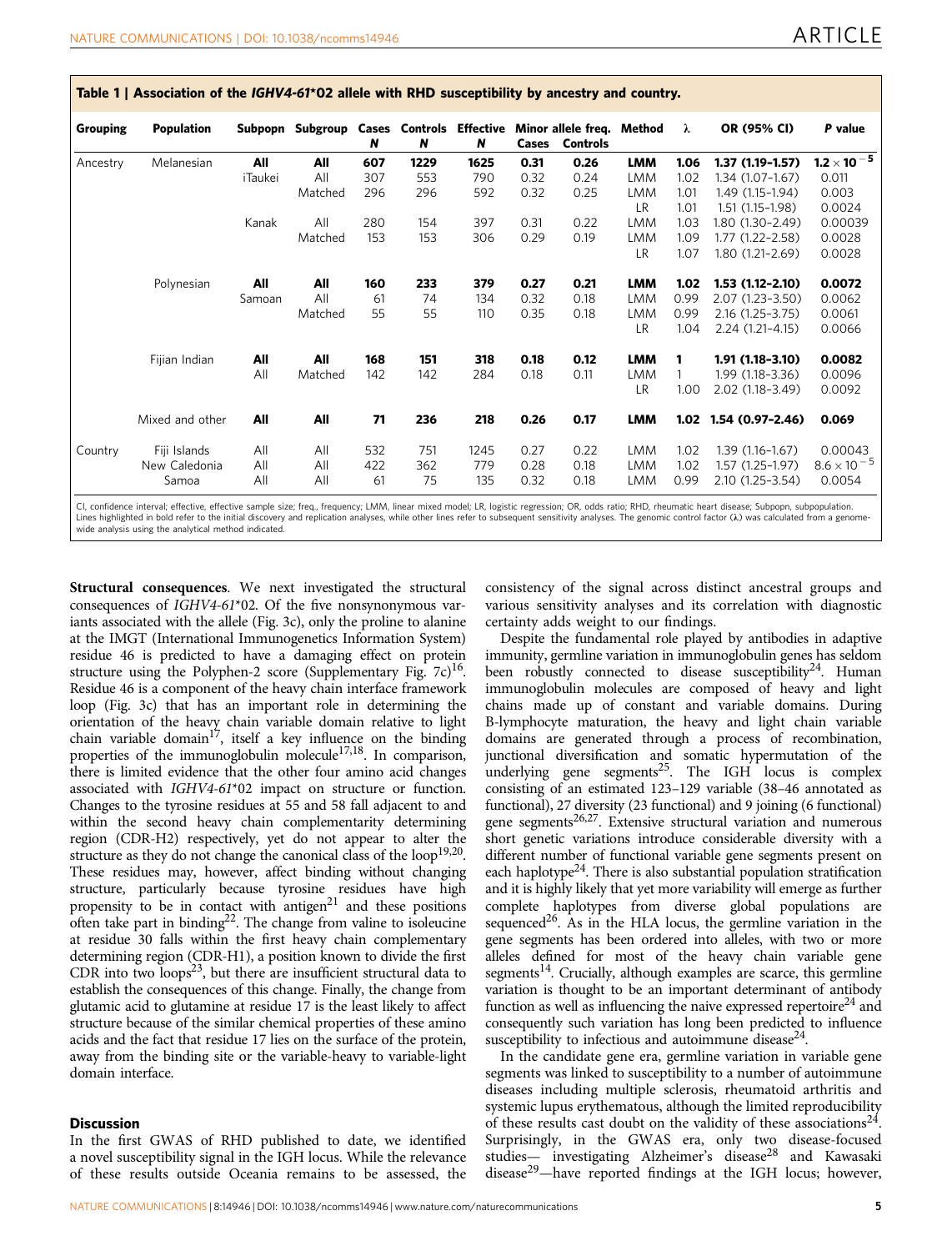neither signal reached genome-wide significance nor localized to a specific gene segment. Indeed, the scarcity of GWAS findings at the IGH locus may be because this locus remains difficult to study. Key challenges include limited knowledge of IGH polymorphism, poor tagging by current standard genotyping arrays and deficiencies in the publicly available sequence data for this locus, much of which is derived from transformed B-lymphocytes that have typically lost components of the locus due to recombination<sup>24</sup>. The limitations of current genotyping arrays for study of the IGH locus are perhaps best illustrated by the fact that only 16 directly genotyped variants were included in our imputation scaffold from the entire 1,255 kb locus. Thus, although these variants effectively tagged the IGHV4-61\*02 signal, it is highly likely that much of the remaining IGH polymorphism was poorly represented in our analysis, a problem that afflicts essentially all published GWASs to date<sup>24</sup>. The complexity of the IGH locus is further demonstrated by our discovery of a novel IGHV4-61 allele that we speculate has arisen through a gene conversion event. Given the highly repetitive nature of the locus, it is plausible this is one of many such events, underscoring the need for further mapping of the locus to facilitate more accurate disease association studies. Moreover, particular effort will be needed to understand the diversity of IGH polymorphism in non-European populations<sup>30</sup>, not least because these groups experience a disproportionate burden of infectious and inflammatory disease. Overall, however, our link between an IGHV4-61 allele and RHD susceptibility may be an important step forward for understanding the immunogenetic determinants of autoimmune disease in general.

It has long been established that immunoglobulin deposits are an important feature of the pathology of  $RHD^{31}$ . Interestingly, human hybridoma-derived immunoglobulins containing related heavy chain domains were previously shown to bind relevant streptococcal and host antigens including group A streptococcal carbohydrate and cardiac myosin<sup>32</sup>. In addition, autoantibodies against the same heavy chain domains were among 12 autoantigens identified in sera from ARF patients screened using a human heart complementary DNA library<sup>33</sup>. At present, we conjecture that individuals who possess the IGHV4-61\*02 allele are predisposed to produce autoreactive antibodies promoting valvulitis. Excitingly, knowing that a specific heavy chain gene segment contributes to susceptibility provides a potential route to identify relevant bacterial antigen(s) that could have important ramifications for the development of a muchneeded GAS vaccine. Plausibly, such an antigen might itself be taken forward as a vaccine candidate, providing the theoretical risk of inducing autoimmunity by vaccination could be circumvented $34$ .

This study has two main limitations. First, by the standards of modern GWAS, our total sample size is relatively small, and hence it is likely many variants with smaller effects will go undetected until larger collections are assembled. Nonetheless, our study was well powered to detect the vast majority of large effect variants reported in the candidate gene  $era<sup>8</sup>$ , especially those reported in HLA locus where signal in our study was negligible (minimum FE meta-analysis,  $P = 0.0005$ ). Second, as we focused on variants with consistent direction and magnitude of effects across ancestral groups, our analysis provides little insight into variants with population-specific effects. As such, population-specific findings can provide important insights into biology, and this issue is worthy of further attention, perhaps by exploiting the underlying population genetics through techniques such as admixture mapping<sup>35</sup>.

In summary, this first disease-focused Oceanian GWAS provides a new lead into the pathogenesis of RHD and mandates further research into the impact of germline IGH variants on susceptibility to RHD and potentially other autoimmune diseases.

### Methods

Sample collections. Genetic material was obtained with informed consent from cases and controls recruited to a number of distinct studies. Specifically, we established new collections from Fiji, New Caledonia and Samoa and we used samples from an existing collection covering Fiji, New Caledonia, Vanuatu, Samoa, Tonga, Cook Islands and French Polynesia [\(Fig. 1a\)](#page-2-0). Cases of RHD were defined on the basis of: a history of valve surgery for RHD, a definite RHD diagnosis by echocardiography or borderline RHD diagnosis by echocardiography with prior ARF. All data pertaining to valve surgery, echocardiographic findings or histories of ARF were obtained from medical records. Echocardiographic diagnoses were<br>based on criteria published by the World Heart Federation (WHF)<sup>[15](#page-7-0)</sup> with a slight modification to the mitral stenosis definition so that it encompassed patients with a valve area of  $-2 \text{ cm}^2$  that is of equivalent diagnostic significance to the gradient  $>$  4 mm Hg included in the WHF criteria<sup>36</sup>. Following the approach of the Wellcome Trust Case Control Consortium<sup>[37](#page-8-0)</sup> and others, controls were members of the general population with limited or no phenotype information available. Summary characteristics for the cases are presented in Supplementary Fig. 1a.

Fiji. Children and adults with incident or prevalent RHD were recruited as cases between October 2012 and June 2014 from inpatients and outpatients at the Colonial War Memorial Hospital, Suva, Fiji, and at the Lautoka General Hospital, Lautoka, Fiji. Two pragmatic approaches were used to identify adult volunteers as controls: first, cases were requested to bring an unrelated friend or neighbour to clinic; second, adults were recruited during health promotion visits to communities in which cases were resident. The population of Fiji consists mostly of Oceanian peoples (including Indigenous iTaukei and migrant Polynesians) and Fijians of Indian decent (that is, South Asians), who emigrated from India in the 1900s, all of whom were eligible to take part. In total, DNA samples were obtained from 598 cases and 913 controls. Ethical approval was granted by the Fiji National Health Research Committee and the Fiji National Research Ethics Review Committee as well as the Oxford University Tropical Research Ethics Committee.

New Caledonia. Children and adults with incident or prevalent RHD were recruited as cases between March and December 2013 from inpatients and outpatients at the Hôpital de Gaston-Bourret, Nouméa, New Caledonia, and outpatients known to the Agence Sanitaire et Sociale de Nouvelle Calédonie, a government-funded public health service. Adult volunteers were recruited as controls pragmatically by requesting the case bring an unrelated friend or neighbour to clinic. The population of New Caledonia consists of Oceanian peoples (including Indigenous Kanak and migrant Polynesians), Europeans and East Asians, all of whom were eligible to take part. In total DNA samples were obtained from 492 cases and 365 controls. Ethical approval was granted by the Hospital Ethics Committee at the Hôpital de Gaston-Bourret and the Comité d'Evaluation Ethique de l'Inserm as well as the Oxford University Tropical Research Ethics Committee.

Samoa. Children with RHD were recruited during screening by the Rheumatic Rescue initiative between January and November 2014 undertaken in collaboration with the Samoa Ministry of Health. All those participating in the study reported Polynesian ancestry. In total, DNA samples were obtained from 70 cases with definite RHD according to the WHF criteria and 41 controls. In addition, DNA samples were available from 19 children with borderline RHD according to the WHF criteria and 44 children with mild nondiagnostic valve abnormalities. Although used for sensitivity analyses, both groups were excluded from the main analysis. Approval for the study was granted by the Samoa Ministry of Health as well as institutional review boards at Brigham Young University and Utah Valley **University** 

Existing samples. Additional samples were available from Oxford University studies in the Pacific region undertaken during the 1980s and 1990s<sup>38-46</sup>. These anonymized samples were originally collected for studies of haemoglobin genes and later the HLA locus but have subsequently been used for studies of various loci including, for example, the CCR5 (ref.  $47)$  and HFE genes<sup> $48$ </sup>. Most samples were obtained from healthy adult volunteers but series of cord bloods were collected from consecutive healthy newborns at hospitals on the islands of Espiritu Santo and Maewo in Vanuatu<sup>[44](#page-8-0)</sup> and Tahiti in French Polynesia<sup>[43](#page-8-0)</sup>. Data from 658 samples from Vanuatu, 144 from Fiji, 32 from New Caledonia, 55 from Samoa, 49 from the Cook Islands, 33 from Tonga, and 84 from French Polynesia were used in this analysis. Permission for genetics research was granted at the time by various local and national institutions; permission to reuse samples for this study was granted by the Oxford University Tropical Research Ethics Committee.

Preparation of DNA. We obtained genetic material by sampling peripheral blood in Fiji and New Caledonia and by sampling saliva in Samoa. Blood samples collected in Fiji were stored in EDTA and frozen at  $-80^{\circ}$ C until extraction. Blood samples collected in New Caledonia were stored in DNAgard (Biomatrica, USA) and kept at room temperature for up to 6 months. Saliva was collected using Oragene kits (DNA Genotek, Canada). DNA was extracted from blood collected in Fiji by an in-country research assistant using salt precipitation and from blood collected in New Caledonia after shipment to the United Kingdom by LGC Limited (UK). DNA was extracted from saliva using DNA Genotek proprietary kit by research assistants at the Brigham Young University. Other samples had previously been extracted using standard approaches. Extracted DNA from Fiji and New Caledonia was prepared for analysis at LGC Limited (UK) where quantification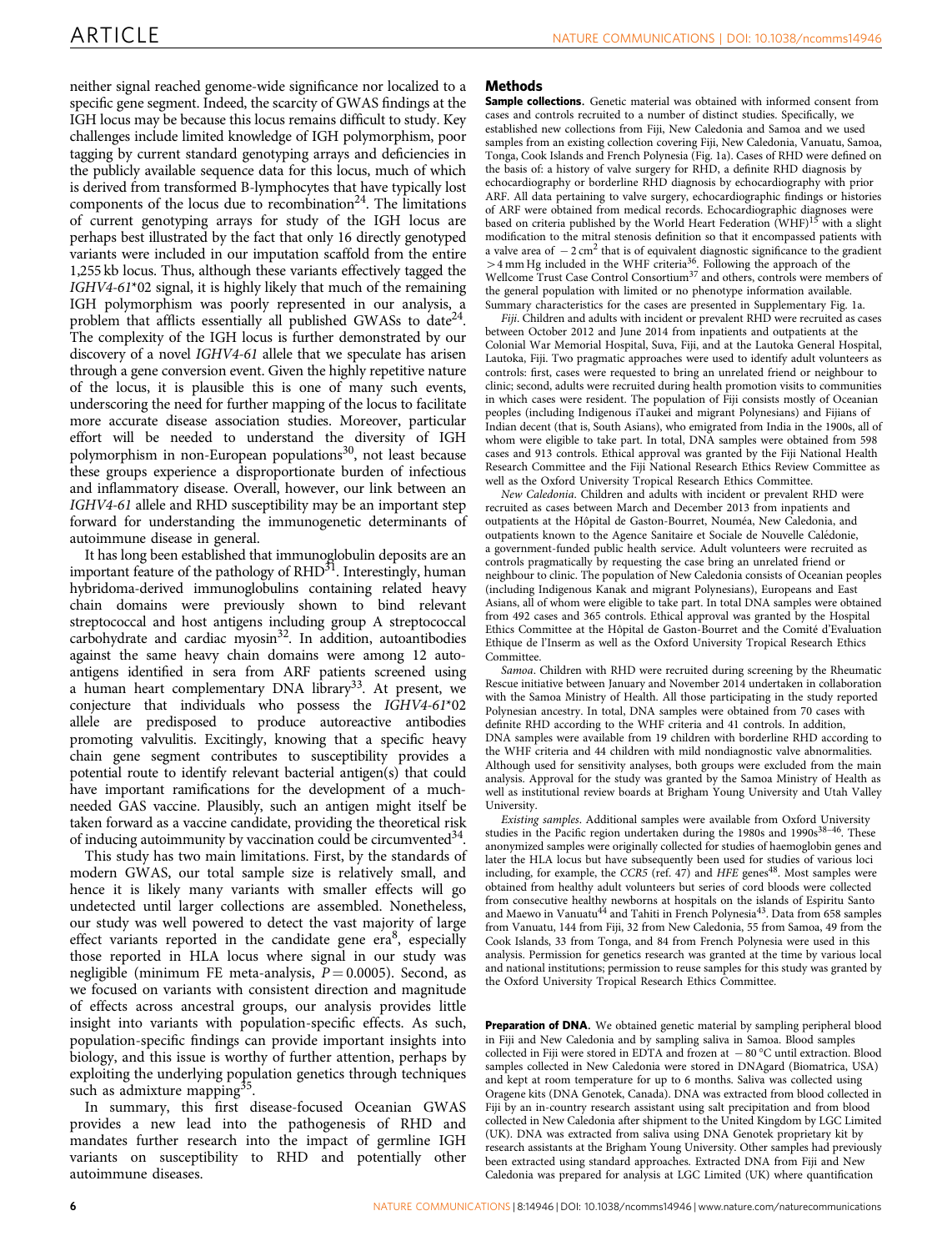was performed by ultraviolet spectrophotometry. Because 483 samples from Fiji were of insufficient concentration for genome-wide genotyping, they were wholegenome amplified using LGC Limited proprietary primer-extension pre-amplification PCR. DNA from other collections was quantified and prepared for analysis by a research assistant at the University of Oxford. Quantification at the University of Oxford was performed using the PicoGreen (Life Technologies, USA) reaction.

Genome-wide genotyping and quality control. We genotyped the complete collection of 3,412 DNA samples at the Oxford Genomics Centre at  $\sim$  300,000 variants using the HumanCore-24 BeadChip (Illumina Inc., USA). After calling using the default settings of the clustering algorithm implemented in GenomeStudio software (Illumina Inc.), the data set was aligned to the forward strand of the Genome Reference Consortium Human Build 37 as previously described [\(http://](http://www.well.ox.ac.uk/~wrayner/strand) [www.well.ox.ac.uk/](http://www.well.ox.ac.uk/~wrayner/strand) $\sim$ wrayner/strand).

We employed standard approaches to quality control (QC) the genotyping data<sup>[49](#page-8-0)</sup> with most steps performed using PLINK software version 1.90 (beta)<sup>[50](#page-8-0)</sup>; we did not perform sex checks because information on phenotypic sex was incomplete. Starting with 'per individual' QC (Supplementary Fig. 1b), we measured missingness in each sample and examined its relationship with autosomal heterozygosity (Supplementary Fig. 4a). Based on this relationship, we removed genome-wide amplified samples with missingness  $> 5%$  and other samples with missingness  $> 1\%$ . In addition, we removed samples with inbreeding coefficient (F) 40.227 (the mean plus three s.d. values, of the individuals reporting Melanesian or Polynesian ancestry) or  $<-0.361$  (the mean minus three s.d. values of the individuals reporting Fijian Indian, mixed or other ancestry). Finally, we removed 14 duplicates with a cutoff of identity by descent  $> 0.90$  measured in PLINK.

We then performed 'per variant' QC (Supplementary Fig. 1c). The overall genotyping rate was high at 99.3% and only 4,308 variants had missingness 42%. We removed all variants with minor allele frequency (MAF)  $<$  1.25% because such variants are usually less reliably genotyped<sup>49</sup>. We kept variants with MAF 1.25 to 5% but applied stricter missingness thresholds (Supplementary Fig. 1c). Finally, we removed variants with extreme deviation from Hardy–Weinberg equilibrium using a previously suggested threshold of variants with Hardy–Weinberg equilibrium  $P$  values  $\lt 10^{-50}$  [\(ref. 51\)](#page-8-0).

Population-specific imputation panel. Oceanian populations are not represented in current reference panel data widely used for imputation. To remedy this, we whole-genome sequenced 64 samples from New Caledonia targeting four times (4 × ) coverage (Supplementary Fig. 2a). In addition, because higher density array<br>data improve the accuracy of phasing<sup>10</sup>, we genome-wide genotyped these same 64 samples from New Caledonia along with 64 samples from the Fiji study using the denser HumanOmniExpressExome-8 BeadChip (Illumina Inc.) that includes  $\sim$ 960,000 variants of which 273,000 are exonic. Both sets comprised equal numbers of young cases with severe disease and older controls known to be asymptomatic randomly selected from Melanesian participants thought least likely to show European admixture: Kanak individuals from Province Nord on Grand Terre for New Caledonia and iTaukei individuals from rural parts of the Central Division on Vitu Levu for Fiji.

HumanOmniExpressExome-8 genotyping was performed as described above for the HumanCore-24 data with identical QC procedures. Sequencing by synthesis was performed at the Oxford Genomics Centre using the HiSeq 2500 System (Illumina Inc.) and the TruSeq DNA PCR-Free Library Preparation kit (Illumina Inc.). Reads were mapped to Build 37 using Stampy software[52](#page-8-0) version 1.0.25 before deduplication, local realignment and base score recalibration using the Genome Analysis Toolkit (GATK) software<sup>[53](#page-8-0)</sup> version 3.3. We then called SNPs and INDELs with phred-scaled confidence > 30.0 using GATK HaplotypeCaller<sup>[54](#page-8-0)</sup>. Once called, the sequenced data were phased on to the genotyped data as previously described<sup>[10](#page-7-0)</sup> using SHAPEIT software<sup>[55](#page-8-0)</sup> version 2.5.

Genome-wide imputation. Because prephasing reduces the computation burden of imputation without reducing accuracy, we prephased the 239,990 HumanCore-24 variants that had passed QC in the 3,234 individuals who had passed QC using SHAPEIT. We then performed genome-wide imputation using IMPUTE2 software<sup>[56,57](#page-8-0)</sup> with the 'merge\_ref\_panel' option to integrate the Oceanian sequence data with the 1000 Genomes panel. To assess whether using the integrated data improved accuracy, we undertook the chromosome 1 analysis with and without the Oceanian sequence data and examined concordance (Supplementary Fig. 2d).

Assessing relatedness. In the 3,234 quality-controlled individuals, we estimated relatedness using RelateAdmix software<sup>[58](#page-8-0)</sup> version 1.0 that provides more accurate estimates of relatedness in the presence of admixture than standard tools<sup>[58](#page-8-0)</sup> Admixture estimates ([Fig. 1c\)](#page-2-0) were made using a model-based clustering algorithm implemented in fastSTRUCTURE software<sup>[59](#page-8-0)</sup> version 1.0. Altogether, we uncovered a high degree of relatedness (Supplementary Fig. 4b), especially in comparison to standard population-based case-control association analyses<sup>[49](#page-8-0)</sup>. Accordingly, to minimize the effect of such relatedness on the analysis, especially in the presence of marked population structure (see next section), we removed one individual from each related pair of first- or second-degree relatives in succession until no such relationships remained, necessitating the removal of 382 individuals

(Supplementary Fig. 1b). We used a cutoff of relatedness  $(r) > 0.1875$  that lies midway between the theoretical relatedness of second- and third-degree relatives<sup>[49](#page-8-0)</sup>.

Genomic ancestry and stratification. We performed principal component (PC) analysis (Supplementary Fig. 3) using the tool implemented in Genome-wide<br>Complex Trait Analysis (GCTA) software<sup>[60](#page-8-0)</sup> version 1.24.4 by combining our data set with selected individuals from the Human Genome Diversity Project panel<sup>[61](#page-8-0)</sup>. To investigate the effects of population structure on the association analyses, we performed genome-wide association analyses using either logistic regression or linear mixed models (described below), plotting the negative common logarithm of the resulting P values on quantile–quantile plots using the R package 'qqman' that also permitted estimation of the genomic control factor  $(\lambda)^{62}$ . In preliminary analyses, the ancestral heterogeneity caused considerable inflation of the distribution of the test statistics, even limiting the analysis to individuals from a single country or single ancestral group (logistic regression,  $\lambda = 1.54$ –5.03). To counter this problem, therefore, the analysis was stratified by ancestry based on the four clusters detected in the PC analysis. We defined these clusters pragmatically by selecting individuals  $<$  2 s.d. from the mean of the first PC and  $<$  3 s.d. from the mean of the second and third PCs for their self-reported ancestry (Supplementary Fig. 3a–d).

Within each strata, however, there remained significant evidence of structure that—reflecting the amalgamation of iTaukei individuals from Fiji, Kanak individuals from New Caledonia and Ni-Vanuatu individuals from Vanuatuespecially apparent in the Melanesian stratum (Supplementary Fig. 3e). For sensitivity analyses, therefore, we generated four subsets of matched case–control pairs made up of individuals reporting iTaukei ancestry from the Melanesian strata, Kanak ancestry from the Melanesian strata, Samoan ancestry from the Polynesian strata or Fijian Indian ancestry from the Fijian Indian strata (Supplementary Fig. 3f-i). To achieve this, based on a method described previously<sup>63</sup>, we weighted the first 20 PCs by how much phenotypic variance each PC explained in multiple regression. We then calculated the Euclidean distance between all individuals and optimally matched each case to the single nearest control using the R package Optmatch<sup>64</sup>.

Association testing. Our primary measure of association between phenotype at single loci employed in the GWAS analyses was the LMM, also termed the variance components model. This model explicitly accounts for correlations in phenotypes due to relatedness, thereby minimizing confounding due to population structure,<br>admixture and cryptic relatedness<sup>[65](#page-8-0)</sup>. More specifically, we used GCTA to calculate kinship matrices in each ancestral stratum using a leave-one-chromosome-out approach in which the kinship matrix for a given chromosome is calculated using all directly genotyped variants on the remaining 21 autosomes with  $MAF > 1.25%$ in that strata<sup>60</sup>. We then, for each genotyped and imputed autosomal variant, used linear regression to model the relationship of a dependent variable, representing case–control status, with independent variables, representing the dose of the minor allele at the variant of interest, estimated by imputation (fitted as a fixed effect) and genome-wide structure and relatedness calculated by decomposition of the kinship matrix (fitted as a random effect). We converted estimates of effect size and standard errors from LMM to odds ratios and confidence intervals by linear transformation<sup>[60](#page-8-0)</sup>. For sensitivity analyses we also used logistic regression models implemented in SNPTEST software<sup>[66](#page-8-0)</sup> version 2.5.1. Throughout we used accepted thresholds for genome-wide significance ( $P < 5 \times 10^{-8}$ ) and suggestive significance  $(P<1\times10^{-5})^{67}$  $(P<1\times10^{-5})^{67}$  $(P<1\times10^{-5})^{67}$ . At this level, with a total sample size of 1,006 cases and 1,846 controls, we achieved our aim of 80% power to detect variants with effect size of 1.5 or more at MAF  $>$  20%. Finally, to aid interpretation, we calculated effective sample size that provides an indication of the sample size had there been an equal number of cases and controls. Based on the ratio of the number of samples, effective sample size for a case–control study is,  $N_{\text{eff}} = 4/((1/N_{\text{cases}}) +$  $(1/N_$  controls)).

Meta-analysis. Having undertaken the discovery analysis, we combined the association statistics genome-wide with those from the three remaining ancestral strata using FE meta-analysis. Despite the requirement for no significant heterogeneity, FE meta-analysis remains the method of choice for discovery analyses because random effects meta-analysis is markedly conservative in the presence of heterogeneity<sup>12</sup>. Genome-wide meta-analysis was performed using inverse variance weighting as implemented in METASOFT software<sup>[68](#page-8-0)</sup> version 2.0.1. In addition, for fine-mapping, we used a Bayesian meta-analysis technique that explicitly accounts for heterogeneity between ancestral groups using estimates of divergence such as  $FST$  as a prior<sup>11</sup>. A Bayes factor (BF) measures evidence in favour of association and if the common logarithm of the BF exceeds 6.0, a variant is considered to have reached genome-wide significance<sup>[69](#page-8-0)</sup>. Assuming a single causal variant at each locus, the posterior probability that the jth variant is causal can be estimated as  $\varphi_j = BF_j/\sum_k BF_k$  where  $\sum_k BF_k$  is the sum of the BFs for all variants included in the analysis in a locus extending 500 kb either side of the lead variant<sup>[69](#page-8-0)</sup>. A 99% credible set can then be defined by ranking variants until their cumulative posterior probability exceeds 0.99 [\(ref. 13\)](#page-7-0).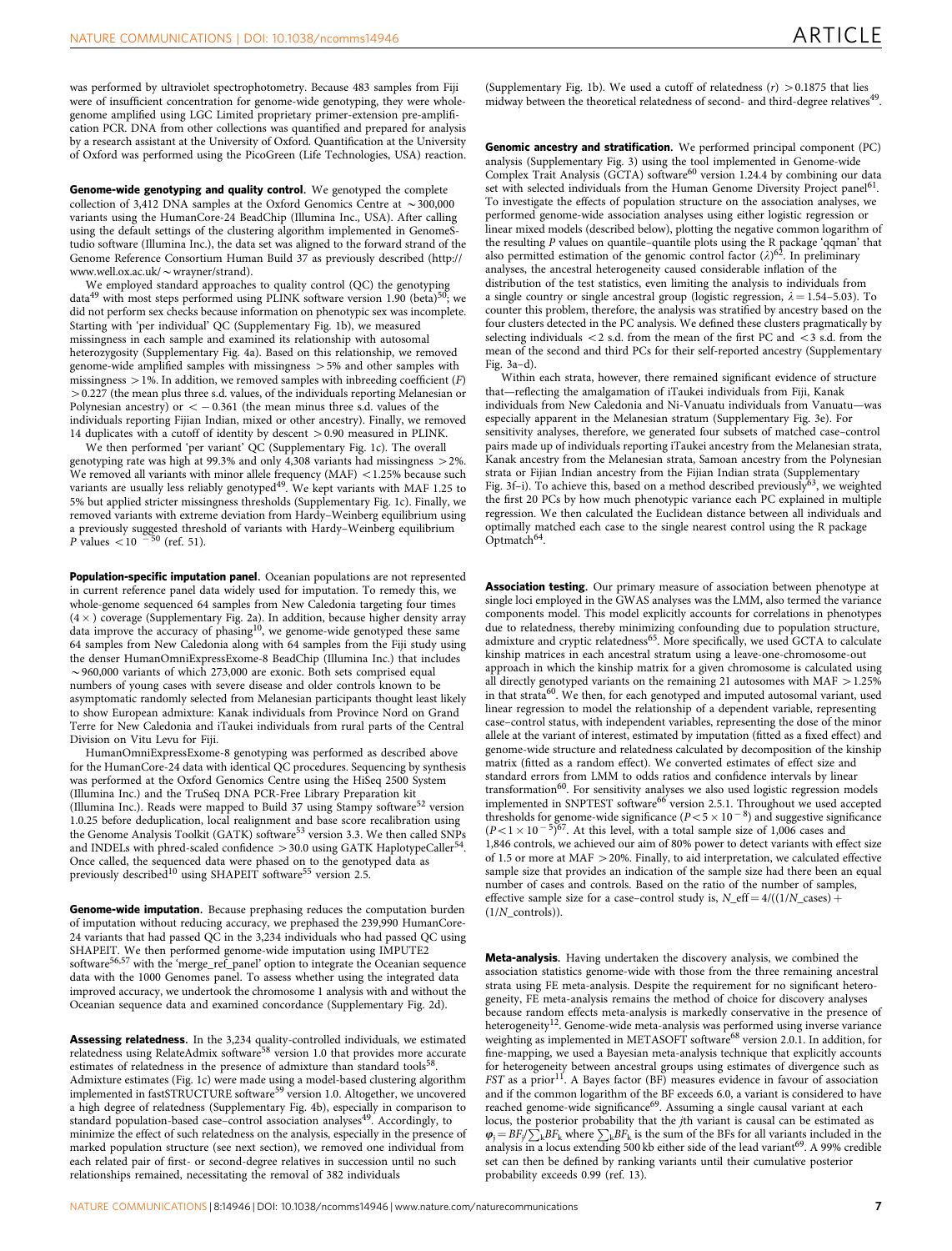<span id="page-7-0"></span>**Sanger sequencing.** We pragmatically selected a portion of samples for further analysis at the IGHV4-61 locus based on the ready availability of genetic material. Using PCR, we first amplified 1,599 bases on chromosome 14 containing the IGHV4-61 gene segment with primers (Supplementary Fig. 8a) designed such that they were specific to this locus using the NCBI Primer Blast tool<sup>[70](#page-8-0)</sup> and optimized with respect to annealing temperature, extension time and concentrations of MgCl2, dimethylsulfoxide and template (Supplementary Fig. 8b). However, to compensate for the presence of a common SNP (rs11621753) within the binding site of the forward primer, we substituted the corresponding base on the forward primer (position 18) for the genotype of the alternate allele (that is, C to A substitution) because we had found in preliminary work (by examining the genotypes of variants in linkage disequilibrium with rs11621753 in sequenced samples) that in heterozygous individuals under stringent conditions, primers matching the reference sequence amplified only chromosomes carrying the reference allele, whereas primers matching the alternate allele amplified chromosomes carrying both reference and alternate alleles. We visualized the products by gel electrophoresis and only those samples that had successfully amplified were taken forward for sequencing. Because relatively few of the samples from Samoa amplified (likely reflecting collection in saliva and/or degradation), we found it necessary in 42 samples to perform an additional round of PCR using a nested approach, amplifying the 473 bp product of the sequencing primers using the 1,599 bp product of the initial PCR as the template (Supplementary Fig. 8a). Having originally intended to sequence 10–15% samples from the wider study, we successfully took forward 364 samples (12.7%) for sequencing providing a broadly representative subset of the collection: iTaukei Fijian from Fiji ( $n = 83$ ), Kanak  $(n = 135)$ , Samoan  $(n = 61)$  and Fijian Indian  $(n = 85)$ . Sequencing reactions were carried out in  $10 \mu l$  containing  $2 \mu l$  of cleaned-up PCR product using BigDye Terminator reagents (Applied Biosystems, USA). We used separate reactions for forward and reverse strand primers targeting a 473 bp product covering all but the last 42 bases of the second exon of  $IGHV4-6I$ . The sequencing reactions were then cleaned up by ethanol/EDTA/sodium acetate precipitation. Sequencing was performed at the University of Oxford Department of Zoology using a standard ABI Prism 3730xl DNA Analyser (Applied Biosystems, USA). Two authors (K.A. and A.R.) read the sequences for the two key variants (rs202117805, rs539138682). Where there was discrepancy, as happened in only 4 of 528 calls (0.76%), a third author was consulted (A.J.M.) and agreement reached. One author (K.A.) read the sequences for a further seven variants (rs2516897, rs201453364, rs2072046, rs202166511, rs200931578, rs201691548 and rs201076896). All three were blinded to imputed genotypes and case–control status. Finally, to reimpute this region into the wider data set, the 9 chain-termination genotypes for the 364 sequenced individuals were first phased using SHAPEIT<sup>[55](#page-8-0)</sup> with 19 other variants within 250 kb of IGHV4-61 that had been either directly genotyped or imputed with high confidence (missing information  $<$  1%). Then, with the 19 other variants in the IGHV4-61 locus providing a scaffold, we imputed using IMPUTE2 [\(refs 56,57](#page-8-0)) the 9 chain-termination genotypes for the 3,234 individuals who had passed QC using the genotypes. As recommended for follow-up analysis of putative disease-associated loci, this local imputation was performed without prephasing<sup>[66](#page-8-0)</sup>.

Data availability. Genotype and phenotype data underlying the manuscript have been deposited in the European Genome-phenome Archive under accession number EGAS00001001881. Some restrictions on access and usage apply with much of the data set restricted to research focused on RHD. Access to certain components of the data set requires regulatory approval from the country where the samples were obtained. Further information about access to the data set is provided at<http://www.rhdgenetics.net/pacific.html> where an elemental data set sufficient to reproduce the IGHV4-61\*02 signal reported here is available for immediate download. The novel IGHV4-61 allele provisionally designated IGHV4-61\*09 has been deposited in GenBank under accession number KX389267.

### **References**

- 1. Steer, A. C. & Carapetis, J. R. Prevention and treatment of rheumatic heart disease in the developing world. Nat. Rev. Cardiol. 6, 689–698 (2009).
- 2. Carapetis, J. R., Steer, A. C., Mulholland, E. K. & Weber, M. The global burden of group A streptococcal diseases. Lancet Infect. Dis. 5, 685–694 (2005).
- 3. Reményi, B. et al. Position statement of the World Heart Federation on the prevention and control of rheumatic heart disease. Nat. Rev. Cardiol. 10, 284–292 (2013).
- 4. Carapetis, J. R. & Zühlke, L. J. Global research priorities in rheumatic fever and rheumatic heart disease. Ann. Pediatr. Cardiol. 4, 4–12 (2011).
- 5. Cheadle, W. B. Barbeian Lectures on the various manifestations of the rheumatic state as exemplified in childhood and early life. Lancet 133, 821–827 (1889).
- 6. Engel, M. E., Stander, R., Vogel, J., Adeyemo, A. A. & Mayosi, B. M. Genetic susceptibility to acute rheumatic fever: a systematic review and meta-analysis of twin studies. PLoS ONE 6, e25326 (2011).
- 7. Carapetis, J. R., Currie, B. J. & Mathews, J. D. Cumulative incidence of rheumatic fever in an endemic region: a guide to the susceptibility of the population? Epidemiol .Infect. 124, 239–244 (2000).
- 8. Martin, W. J. et al. Post-infectious group A streptococcal autoimmune syndromes and the heart. Autoimmun. Rev. 14, 710-725 (2015).
- 9. Parks, T. et al. Rheumatic heart disease-attributable mortality at ages 5–69 years in Fiji: a five-year, national, population-based record-linkage cohort study. PLoS Negl. Trop. Dis. 9, e0004033 (2015).
- 10. Delaneau, O. et al. Integrating sequence and array data to create an improved 1000 Genomes Project haplotype reference panel. Nat. Commun. 5, 3934  $(2014)$
- 11. Morris, A. P. Transethnic meta-analysis of genomewide association studies. Genet. Epidemiol. 35, 809–822 (2011).
- 12. Evangelou, E. & Ioannidis, J. P. A. Meta-analysis methods for genome-wide association studies and beyond. Nat. Rev. Genet. 14, 379–389 (2013).
- 13. Wellcome Trust Case Control Consortium et al. Bayesian refinement of association signals for 14 loci in 3 common diseases. Nat. Genet. 44, 1294–1301 (2012).
- 14. Wang, Y., Jackson, K. J., Sewell, W. A. & Collins, A. M. Many human immunoglobulin heavy-chain IGHV gene polymorphisms have been reported in error. Immunol. Cell. Biol. 86, 111–115 (2008).
- 15. Reményi, B. et al. World Heart Federation criteria for echocardiographic diagnosis of rheumatic heart disease-an evidence-based guideline. Nat. Rev. Cardiol. 9, 297–309 (2011).
- 16. Adzhubei, I. A. et al. A method and server for predicting damaging missense mutations. Nat. Meth. 7, 248–249 (2010).
- 17. Dunbar, J., Fuchs, A., Shi, J. & Deane, C. M. ABangle: characterising the VH-VL orientation in antibodies. Prot. Eng. Des. Sel. 26, 611–620  $(2013).$
- 18. Bujotzek, A. et al. Prediction of VH-VL domain orientation for antibody variable domain modeling. Proteins 83, 681–695 (2015).
- 19. North, B., Lehmann, A. & Dunbrack, R. L. A new clustering of antibody CDR loop conformations. J. Mol. Biol. 406, 228–256 (2011).
- 20. Nowak, J. et al. Length-independent structural similarities enrich the antibody CDR canonical class model. MAbs 8, 751–760 (2016).
- 21. Krawczyk, K., Baker, T., Shi, J. & Deane, C. M. Antibody i-Patch prediction of the antibody binding site improves rigid local antibody-antigen docking. Prot. Eng. Des. Sel. 26, 621–629 (2013).
- 22. Stave, J. W. & Lindpaintner, K. Antibody and antigen contact residues define epitope and paratope size and structure. J. Immunol. 191, 1428–1435 (2013).
- 23. Honegger, A. & Plückthun, A. Yet another numbering scheme for immunoglobulin variable domains: an automatic modeling and analysis tool. J. Mol. Biol. 309, 657–670 (2001).
- 24. Watson, C. T. & Breden, F. The immunoglobulin heavy chain locus: genetic variation, missing data, and implications for human disease. Genes Immun. 13, 363–373 (2012).
- 25. Robinson, W. H. Sequencing the functional antibody repertoire--diagnostic and therapeutic discovery. Nat. Rev. Rheumatol. 11, 171-182 (2015).
- 26. Watson, C. T. et al. Complete haplotype sequence of the human immunoglobulin heavy-chain variable, diversity, and joining genes and characterization of allelic and copy-number variation. Am. J. Hum. Genet. 92, 530–546 (2013).
- 27. Matsuda, F. et al. Structure and physical map of 64 variable segments in the 3'0.8-megabase region of the human immunoglobulin heavy-chain locus. Nat. Genet. 3, 88–94 (1993).
- 28. Lambert, J. C. et al. Meta-analysis of 74,046 individuals identifies 11 new susceptibility loci for Alzheimer's disease. Nat. Genet. 45, 1452–1458  $(2013)$
- 29. Tsai, F.-J. et al. Identification of novel susceptibility loci for Kawasaki disease in a Han Chinese population by a genome-wide association study. PLoS ONE 6, e16853 (2011).
- 30. Wang, Y. et al. Genomic screening by 454 pyrosequencing identifies a new human IGHV gene and sixteen other new IGHV allelic variants. Immunogenetics 63, 259–265 (2011).
- 31. Kaplan, M. H., Bolande, R., Rakita, L. & Blair, J. Presence of bound immunoglobulins and complement in the myocardium in acute rheumatic fever. Association with cardiac failure. N. Engl. J. Med. 271, 637–645  $(1964).$
- 32. Adderson, E. E., Shikhman, A. R., Ward, K. E. & Cunningham, M. W. Molecular analysis of polyreactive monoclonal antibodies from rheumatic carditis: human anti-N-acetylglucosamine/anti-myosin antibody V region genes. J. Immunol. 161, 2020–2031 (1998).
- 33. Towers, R. J., Bolm, M., Currie, B. J., Chhatwal, G. S. & Fagan, P. K. Autoantigens identified by screening a human heart cDNA library with acute rheumatic fever sera. Ann. NY Acad. Sci. 1173, 83–91 (2009).
- 34. Steer, A. C., Batzloff, M. R., Mulholland, K. & Carapetis, J. R. Group A streptococcal vaccines: facts versus fantasy. Curr. Opin. Infect. Dis. 22, 544–552 (2009).
- 35. Seldin, M. F., Pasaniuc, B. & Price, A. L. New approaches to disease mapping in admixed populations. Nat. Rev. Genet. 12, 523–528 (2011).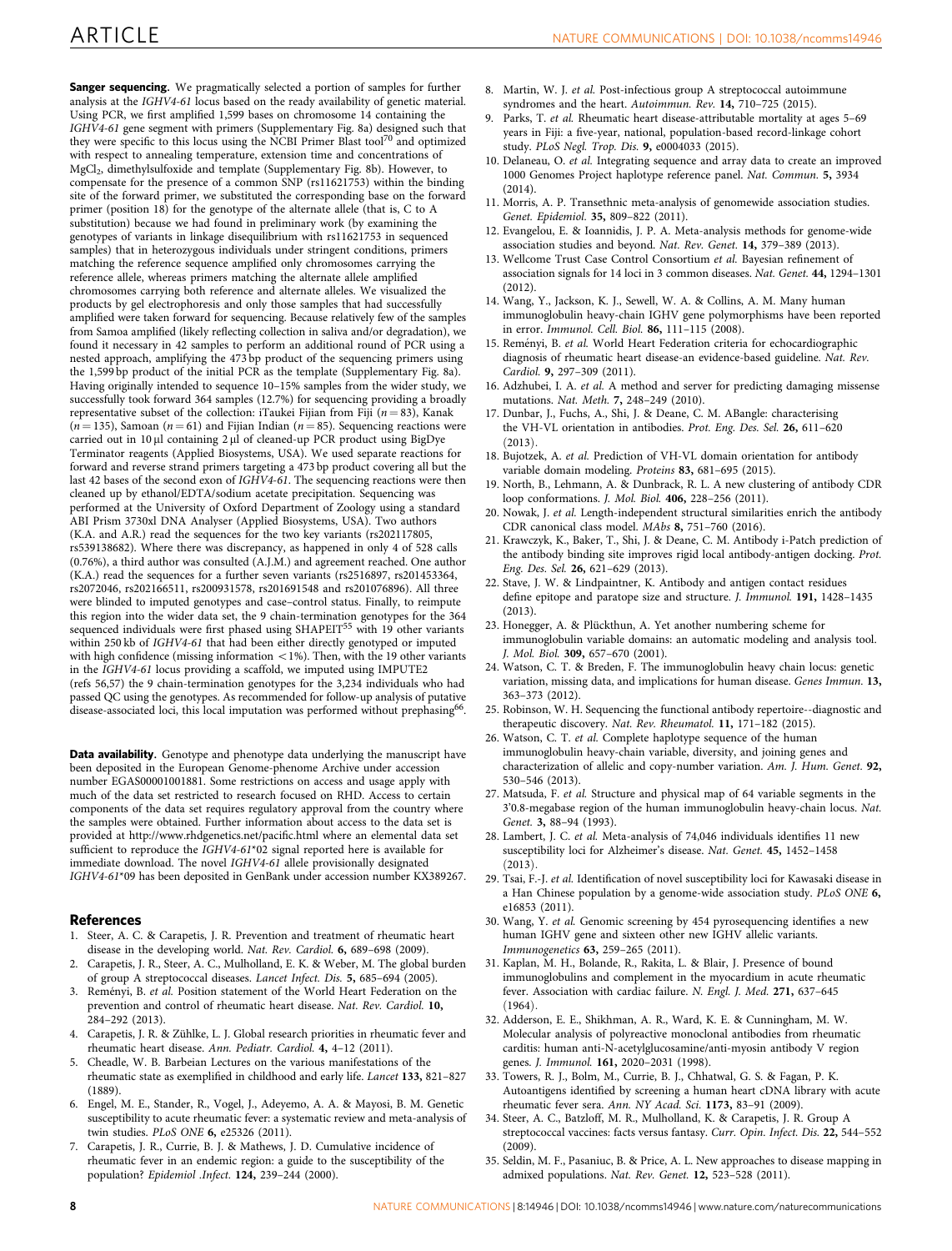- <span id="page-8-0"></span>36. Bonow, R. O. et al. Focused update incorporated into the ACC/AHA 2006 guidelines for the management of patients with valvular heart disease. J. Am. Coll. Cardiol. 52, e1–142 (2008).
- 37. Wellcome Trust Case Control Consortium. Genome-wide association study of 14,000 cases of seven common diseases and 3,000 shared controls. Nature 447, 661–678 (2007).
- 38. Old, J. M., Clegg, J. B., Weatherall, D. J. & Booth, P. B. Haemoglobin J Tongariki is associated with alpha thalassaemia. Nature 273, 319–320  $(1978)$
- 39. Hill, A. V. S. et al. Melanesians and Polynesians share a unique alphathalassemia mutation. Am. J. Hum. Genet. 37, 571–580 (1985).
- 40. Hill, A. V. S. et al. A population genetic survey of the haptoglobin polymorphism in Melanesians by DNA analysis. Am. J. Hum. Genet. 38, 382–389 (1986).
- 41. Flint, J. et al. High frequencies of alpha-thalassaemia are the result of natural selection by malaria. Nature 321, 744–750 (1986).
- 42. O'Shaughnessy, D. F., Hill, A. V. S., Bowden, D. K., Weatherall, D. J. & Clegg, J. B. Globin genes in Micronesia-origins and affinities of Pacific Island peoples. Am. J. Hum. Genet. 46, 144-155 (1990).
- 43. Philippon, G. et al. Alpha-thalassaemia and globin gene rearrangements in French Polynesia. Eur. J. Haematol. 55, 171–177 (1995).
- 44. Ganczakowski, M. et al. Thalassaemia in Vanuatu, south-west Pacific: frequency and haematological phenotypes of young children. Br. J. Haematol. 89, 485–495 (1995).
- 45. Barnardo, M. C., Welsh, K. I., Vilches, C., Maitland, K. & Bunce, M. Allelespecific HLA-B\*15 typing by PCR-SSP and its application to four distinct ethnic populations. Tissue Antigens 51, 293–300 (1998).
- 46. Maitland, K. et al. HLA class-I and class-II allele frequencies and two-locus haplotypes in Melanesians of Vanuatu and New Caledonia. Tissue Antigens 64, 678–686 (2004).
- 47. Martinson, J. J., Chapman, N. H., Rees, D. C., Liu, Y. T. & Clegg, J. B. Global distribution of the CCR5 gene 32-basepair deletion. Nat. Genet. 16, 100–103 (1997).
- 48. Merryweather-Clarke, A. T., Pointon, J. J., Shearman, J. D. & Robson, K. J. Global prevalence of putative haemochromatosis mutations. J. Med. Genet. 34, 275–278 (1997).
- 49. Anderson, C. A. et al. Data quality control in genetic case-control association studies. Nat. Protoc. 5, 1564–1573 (2010).
- 50. Chang, C. C. et al. Second-generation PLINK: rising to the challenge of larger and richer datasets. Gigascience 4, 7 (2015).
- 51. International Multiple Sclerosis Genetics Consortium et al. Genetic risk and a primary role for cell-mediated immune mechanisms in multiple sclerosis. Nature 476, 214–219 (2011).
- 52. Lunter, G. & Goodson, M. Stampy: a statistical algorithm for sensitive and fast mapping of Illumina sequence reads. Genome Res. 21, 936–939  $(2011)$
- 53. McKenna, A. et al. The Genome Analysis Toolkit: a MapReduce framework for analyzing next-generation DNA sequencing data. Genome Res. 20, 1297–1303 (2010).
- 54. Van der Auwera, G. A. et al. From FastQ data to high confidence variant calls: the Genome Analysis Toolkit best practices pipeline. Curr. Protoc. Bioinformatics 11, 11.10.1–11.10.33 (2013).
- 55. Delaneau, O., Marchini, J. & Zagury, J.-F. A linear complexity phasing method for thousands of genomes. Nat. Meth. 9, 179–181 (2012).
- 56. Howie, B. N., Donnelly, P. J. & Marchini, J. A flexible and accurate genotype imputation method for the next generation of genome-wide association studies. PLoS Genet. 5, e1000529 (2009).
- 57. Howie, B., Marchini, J. & Stephens, M. Genotype imputation with thousands of genomes. G3 (Bethesda) 1, 457–470 (2011).
- 58. Moltke, I. & Albrechtsen, A. RelateAdmix: a software tool for estimating relatedness between admixed individuals. Bioinformatics 30, 1027–1028  $(2014)$
- 59. Raj, A., Stephens, M. & Pritchard, J. K. fastSTRUCTURE: variational inference of population structure in large SNP data sets. Genetics 197, 573–589 (2014).
- 60. Yang, J., Lee, S. H., Goddard, M. E. & Visscher, P. M. GCTA: a tool for genome-wide complex trait analysis. Am. J. Hum. Genet. 88, 76–82  $(2011).$
- 61. Li, J. Z. et al. Worldwide human relationships inferred from genome-wide patterns of variation. Science 319, 1100–1104 (2008).
- 62. Devlin, B. & Roeder, K. Genomic control for association studies. Biometrics 55, 997–1004 (1999).
- 63. Hayeck, T. J. et al. Mixed model with correction for case-control ascertainment increases association power. Am. J .Hum. Genet. 96, 720–730 (2015).
- 64. Hansen, B. B. & Klopfer, S. O. Optimal full matching and related designs via network flows. J. Comput. Graph. Stat. 15, 609–627 (2006).
- 65. Yang, J., Zaitlen, N. A., Goddard, M. E., Visscher, P. M. & Price, A. L. Advantages and pitfalls in the application of mixed-model association methods. Nat. Genet. 46, 100–106 (2014).
- 66. Marchini, J. & Howie, B. Genotype imputation for genome-wide association studies. Nat. Rev. Genet. 11, 499–511 (2010).
- 67. Sham, P. C. & Purcell, S. M. Statistical power and significance testing in largescale genetic studies. Nat. Rev. Genet. 15, 335–346 (2014).
- 68. Han, B. & Eskin, E. Random-effects model aimed at discovering associations in meta-analysis of genome-wide association studies. Am. J. Hum. Genet. 88, 586–598 (2011).
- 69. Mahajan, A. et al. Genome-wide trans-ancestry meta-analysis provides insight into the genetic architecture of type 2 diabetes susceptibility. Nat. Genet. 46, 234–244 (2014).
- 70. Ye, J. et al. Primer-BLAST: a tool to design target-specific primers for polymerase chain reaction. BMC Bioinformatics 13, 134 (2012).

### Acknowledgements

This research was supported by grants awarded to T.P. from the British Heart Foundation (PG/14/26/30509), the Medical Research Council (G1100449) and the British Medical Association (Josephine Lansdell Grant 2012). In addition, M.M.M. received funding from La Fondation pour la Recherche Médicale (FDM20140630267), la Fédération Française de Cardiologie (Bourse d'études à l'étranger) and la Fondation Lefoulon Delalande (Bourse post-doctorale); J.N. and C.M.D. received funding from the Engineering and Physical Sciences Research Council (EP/G037280/1); A.J.M. holds a Wellcome Trust Clinical Research Training Fellowship (106289/Z/14/Z); A.C.S. holds a Career Development Fellowship from National Health and Medical Research Council of Australia (1127077) and a Future Leader Fellowship from the National Heart Foundation of Australia (101174); and A.V.S.H. holds Senior Investigator awards from the Wellcome Trust (104750/Z/14/Z) and National Institute for Health Research (NF-SI-0514-10158). None of these funders had any role in study design, data collection and analysis, decision to publish or preparation of the manuscript. We thank the High-Throughput Genomics Group at the Wellcome Trust Centre for Human Genetics for generating the genotyping and sequencing data, subsidized by a core award from the Wellcome Trust (090532/Z/09/Z). We also thank Dr Tara Mills for valuable suggestions regarding the sample collection, Professors Gilean McVean, Jonathan Marchini and Andrew Morris for helpful advice about study design and statistical analysis and Dr Corey Watson for useful discussions concerning the immunoglobulin heavy chain locus. Finally, we thank Professor John Clegg for permission to use the existing Oceanian sample collection and Professors David Weatherall, Don Bowden and their many colleagues for the work involved in establishing that collection.

### Author contributions

T.P., M.M.M., J.K., A.R., E.M., X.J., M.L.P., T.C., A.C.S. and A.V.S.H. organised and designed the study. T.P., M.M.M., A.C.S. and A.V.S.H. managed the study. T.P., M.M.M., J.K., M.L.P., T.C., J.B.A., H.T., L.A., M.A., C.B., S.M.C., A.J., M.A.K., R.M., M.N., S.N., T.N., B.N., N.S. and B.W. recruited the patients. T.P., K.A., A.R., J.K.K., K.J.R., R.K., and W.J.M. did the laboratory studies. T.P., K.A., J.N., A.R., A.J.M., C.M.D. did the statistics and bioinformatics. T.P., M.M.M., J.K., K.A., J.N., A.R., A.J.M., J.K.K., C.M.D., A.C.S. and A.V.S.H. contributed to the interpretation of the results. T.P. wrote the first draft of the manuscript under the supervision of A.C.S. and A.V.S.H. All authors contributed to revisions and approved the final version for publication.

### Additional information

Supplementary Information accompanies this paper at [http://www.nature.com/](http://www.nature.com/naturecommunications) [naturecommunications](http://www.nature.com/naturecommunications)

Competing interests: The authors declare no competing financial interests.

Reprints and permission information is available online at [http://npg.nature.com/](http://npg.nature.com/reprintsandpermissions/) [reprintsandpermissions/](http://npg.nature.com/reprintsandpermissions/)

How to cite this article: Parks, T. et al. Association between a common immunoglobulin heavy chain allele and rheumatic heart disease risk in Oceania. Nat. Commun. 8, 14946 doi: 10.1038/ncomms14946 (2017).

Publisher's note: Springer Nature remains neutral with regard to jurisdictional claims in published maps and institutional affiliations.



This work is licensed under a Creative Commons Attribution 4.0 International License. The images or other third party material in this article are included in the article's Creative Commons license, unless indicated otherwise in the credit line; if the material is not included under the Creative Commons license, users will need to obtain permission from the license holder to reproduce the material. To view a copy of this license, visit<http://creativecommons.org/licenses/by/4.0/>

 $\odot$  The Author(s) 2017